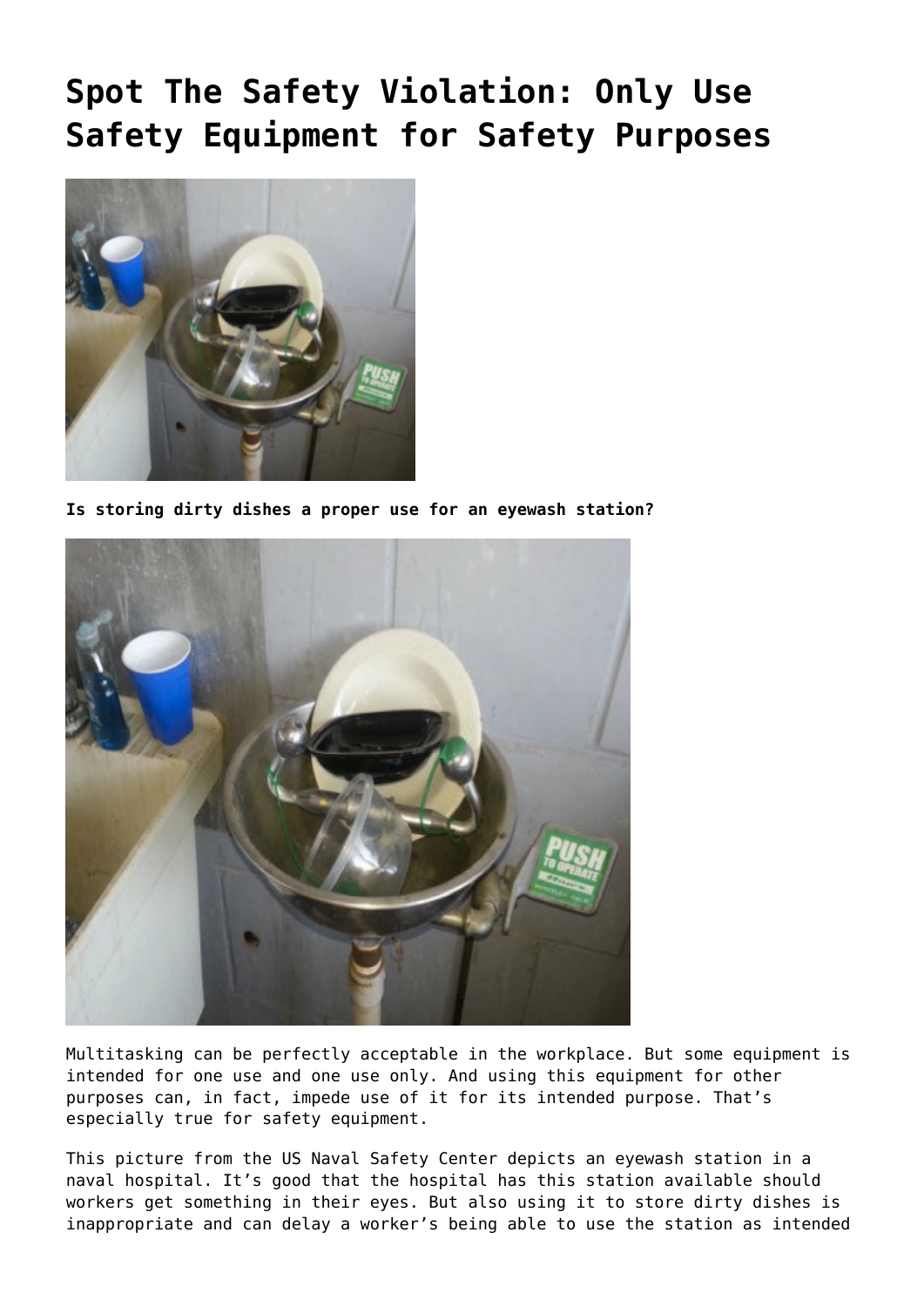to rinse his eyes out in an emergency—and even result in serious injury.

So make sure that workers understand that safety equipment, such as eyewash stations, should only be used for their intended purposes.

## **10 Eyewash Station Best Practices**

Here are 10 eyewash station best practices that you should implement in your workplace:

**1. Keep the doors open.** Don't place an emergency eyewash station behind a closed or locked door. Although the station may be used infrequently, remember that when it's needed, someone's vision is on the line-and every second counts.

**2. Don't hang the station at an angle.** Doing so can interfere with the proper flow of flushing fluid and may force an injured person to stand in an uncomfortable position to flush their eyes properly.

**3. Don't block access.** [Avoid storing anything underneath, around or in front of](https://ohsinsider.com/insider-top-stories/spot-the-safety-violation-would-you-wash-out-your-eyes-here) [an eyewash station](https://ohsinsider.com/insider-top-stories/spot-the-safety-violation-would-you-wash-out-your-eyes-here), which can block an injured worker's ability to reach or stand comfortably at the station.

**4. Watch the fluid's temperature.** Don't allow the flushing fluid to become too hot or too cold. Storing flushing fluid in extremely hot or cold environments can cause its temperature to rise or fall outside of standards for tepid water. And flushing eyes with scalding or ice-cold solution can cause further damage to an already compromised eye.

**5. Fill the station properly.** Avoid mistakes when mixing flushing fluid. For example, the OHS laws may require the station to be filled with flushing fluid or the pre-packaged fluid provided by the manufacturer. Always prepare this fluid according to the manufacturer's instructions.

**6. Clean thoroughly after use.** Don't forget to clean, disinfect, rinse and completely dry the station after each activation, including its hoses, nozzles and nozzle covers (but not the sealed-fluid cartridges). Any lingering cleaning chemicals or particles may harm the next user's eyes. When the wrong chemicals mix, the fluid may turn brown or another color and colored fluid should be used.

**7. Don't cover the station.** Don't place a plastic bag or other makeshift cover over the station to keep out dust or particles, which can hinder an injured person's ability to properly activate the unit in a single motion and start the flow in one second or less.

**8. Mind the shelf life.** Avoid using expired flushing fluid. Like any standing water, eyewash fluid can grow bacteria that may be harmful to eyes. Be sure that someone's responsible for checking expiration dates and refilling/replacing expired fluid according to the manufacturer's guidelines, such as every two to three years for sealed-fluid cartridges and bottles. In addition, plumbed stations should generally be flushed weekly and tank-style fluid stations every three to six months.

**9. Install the station correctly.** Don't install an eyewash station without carefully following the manufacturer's instructions. Stations vary and have precise installation instructions to ensure proper performance, including